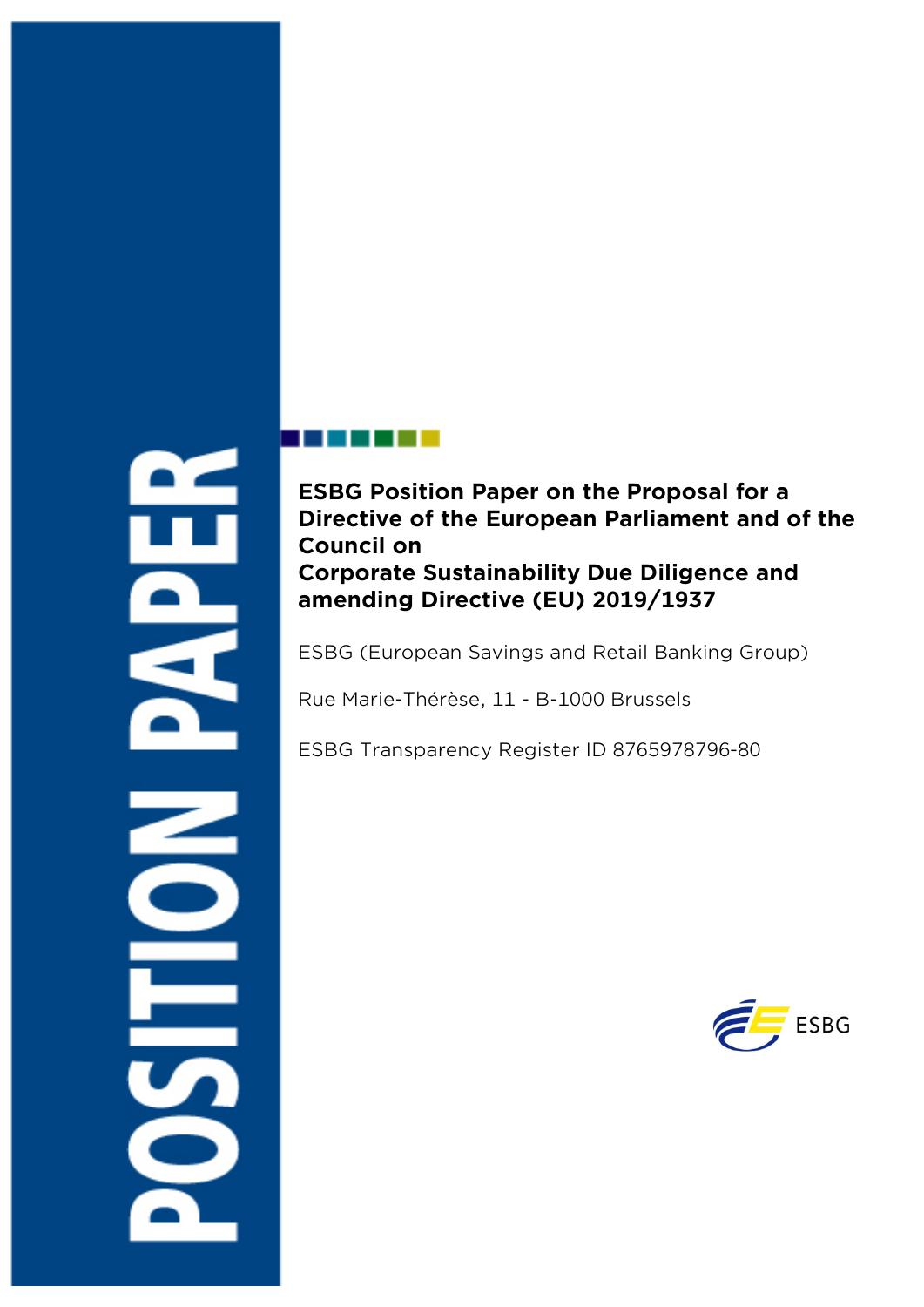

# **General comments**

We believe that the Corporate Sustainability Due Diligence Directive (CSDDD) is far too ambitious with regards to the role that financial entities would play and the fact that the current environment is not adequate for driving an initiative that would hamper economic and financial recovery, as it would imply huge implementation and monitoring costs, together with uncertain legal consequences. Therefore, we request further clarification on the role that financial entities would play on these matters.

Additionally, we would like to propose some adjustments that would be necessary for making this regulatory initiative feasible.

Our common goal is to tackle environmental issues and human rights abuses. Therefore, it is essential to harness the strengths of the private sector. This requires creating a workable regulation and avoiding measures that restrict competition and innovation.

The responsibility for compliance with environmental standards, social standards as well as human rights is an essential task for Member States. In addition to the central responsibility of Member States, companies can provide support within their own sphere of influence. However, Member States must create legal certainty and appropriate framework conditions for companies. **Any regulation must therefore be proportionate and feasible.**

We are committed to sustainable, responsible and future-oriented business and, in this sense, we recognise the European Commission's goal of creating a coherent legal framework.

#### **Yet, we advocate for a practical and realistic approach with a sense of proportion:**

- No excessive administrative burdens.
- No measures that restrict competition and innovation.
- Restriction to the area of direct effects.
- No unforeseeable liability risks.
- Coordination of the various initiatives.

#### Scope of application

As is already anticipated, the scope of the EU proposal is broader than existing regulations, such as the German Supply Chain Act, which is already relevant for the industry.

We assume that the purpose of excluding SMEs from the value chain of regulated financial undertakings is a general exclusion. However, the same wording is not used for what is in the scope of a regulated financial undertaking's value chain (loans, credits, and other financial services) and the services excluded for SMEs (SMEs receiving loan, credit, financing, insurance or reinsurance). It needs to be ensured that the same wording is used in the Directive. While the general exemption for SMEs is a step in the right direction, all SMEs will be severely affected by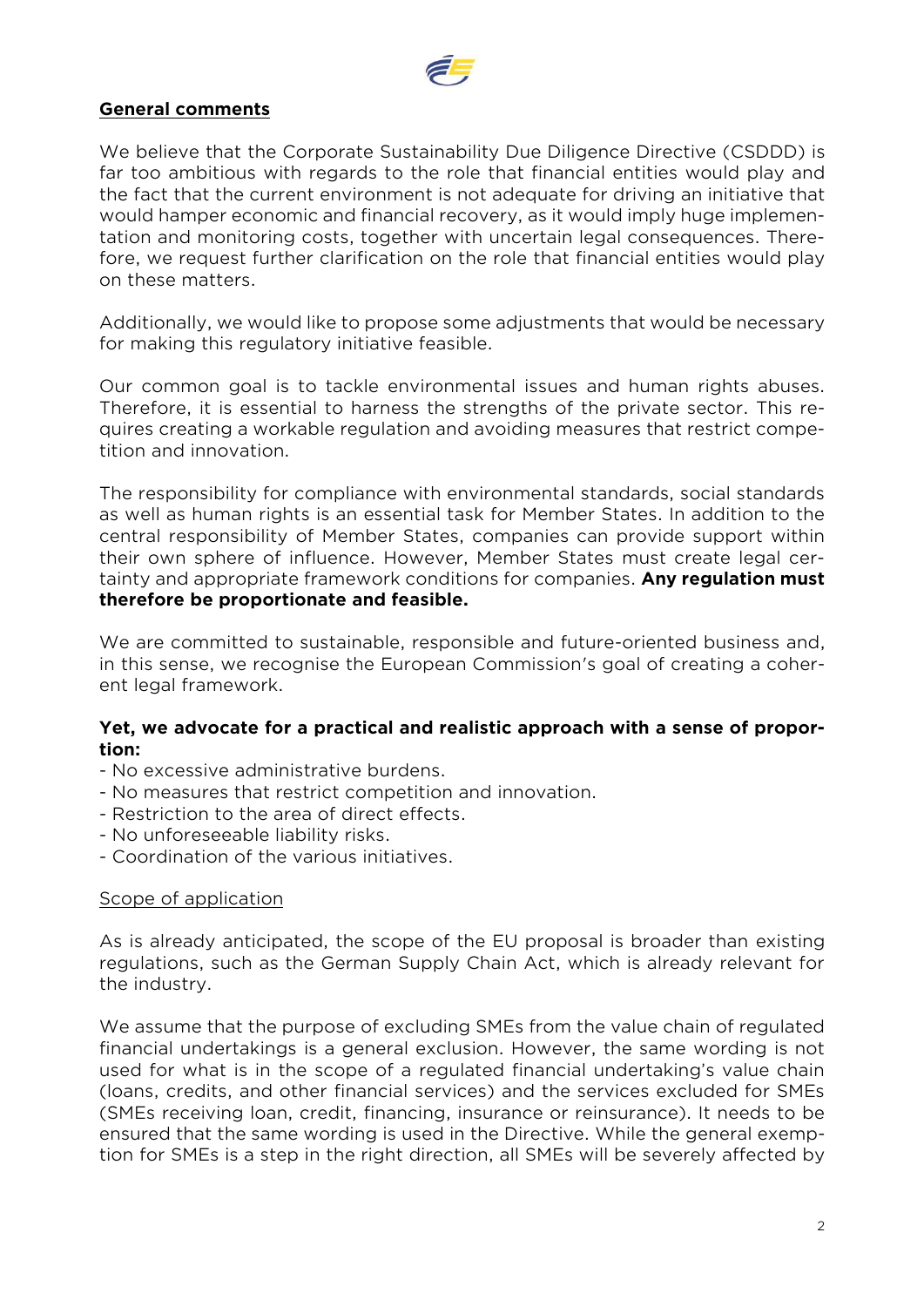

the trickle-down effect, as many of them are in the supply chain of large companies. SMEs need to be effectively supported, whether or not they fall within the scope of a binding framework.

Whether the envisaged accompanying measures can actually provide a remedy here must be questioned. A concretisation of these measures is desirable.

The application of the EU framework to companies from third countries operating in the EU is welcomed in principle, in the sense of maintaining a level playing field. It should be noted that this is only a minimum harmonisation. For example, further-reaching national legislation can be enacted, which can lead to a fragmentation of the legal situation and unequal conditions of competition. It should not leave room for national legislation that goes beyond the EU framework.

Following existing national regulations, such as the German and French supply chain laws, which define a scope of application of more than 1000 employees, we want to stress that the future Directive must not apply to companies with less than 1000 employees.

#### Proportionate Due Diligence

There is no limitation of due diligence to the companies' own operations. This goes far beyond the direct sphere of influence of the companies.

The design as an "obligation of means", for example as process requirements rather than performance requirements, is in principle a sensible approach, but the complexity of companies' supply chains must be taken into account.

Mandatory due diligence can realistically only be carried out in the area of direct impacts, for example in companies' own operations.

The same also goes for the inclusion of the client's subsidiaries. They should solely be included in the value chain in the case that the subsidiaries are receiving the financial services directly, meaning that they are also expressly mentioned in the contract.

Lastly, for regulated financial services, the mandatory due diligence provisions should be limited to clients that are not regulated financial services themselves. The wide range, large number and complexity of business relationships within the financial sector would make it disproportionately burdensome to apply the Directive, for example, in the interbank market and in securities clearing and settlement. The value added would also be limited, as regulated financial undertakings are, by definition, already subject to harmonized regulation and supervision, including those for ESG risks.

#### Avoidance of (unforeseeable) liability risks

Duties of care can and should be discussed independently of damages. The existing liability regimes of the Member States already provide sufficient and appropriate rules for the civil liability of companies.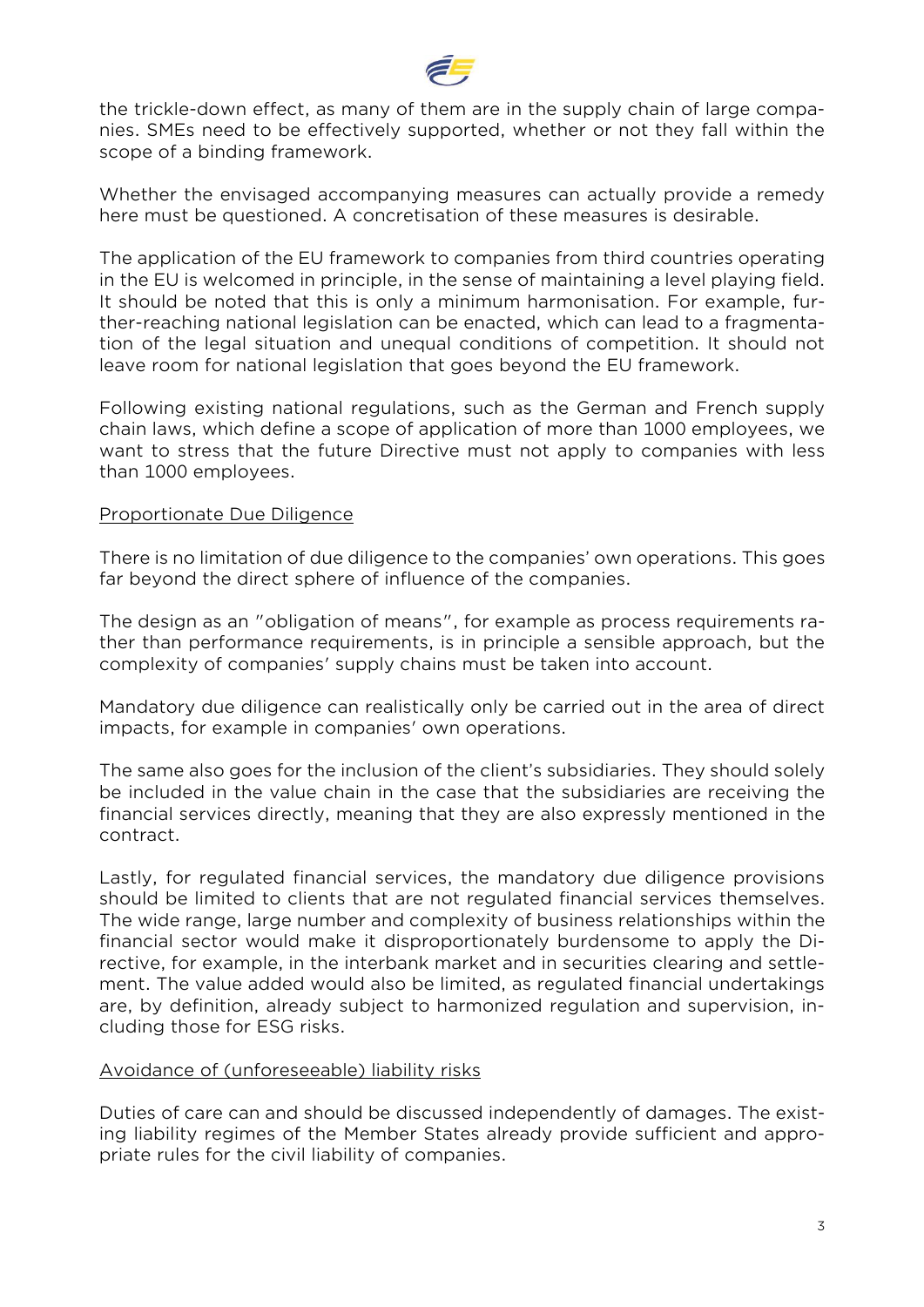

It is important to develop the legal concept of "safe harbour": Businesses should not be held liable for damage in their supply chain if they did not directly cause it. The right to the presumption of innocence is one of the fundamental human rights upon which the European Union is based, and it should be kept a priority over any other objective. Legal requirements should not inadvertently lead to situations where companies are held liable because they have taken reasonable due diligence measures.

The provisions for enforcing claims must be consistent with the international legal framework.

#### Creating legal certainty and a level playing field for all companies

Europe has long been a leader in responsible business. Mandatory due diligence requirements must be harmonised with international frameworks (example given: OECD Guidelines, UN Guiding Principles on Business and Human Rights). This also applies to numerous industry initiatives that have proven effective in practice. Instruments such as standard codes of conduct or contractual model clauses should be carefully examined with regard to legal certainty. Businesses must be able to rely on the legal sufficiency of compliance with certain instruments under this Directive.

#### Coherence at EU level

There is also a risk of over- and double-regulation. The EU is currently working on several parallel projects related to sustainable corporate governance (example given: Sustainable Finance, Taxonomy, Corporate Sustainability Reporting Directive, Deforestation Directive and Conflict Minerals Regulation). All these projects need to be coordinated and aligned in terms of content and timing in order to avoid duplication.

#### **Specific comments**

#### Recital 10 (page 30)

Recital 10 (page 30) indicates that the CSDDD should be coherent and consistent with the Capital Requirements Directive (CRD). We believe that an inclusion of an Article that further elaborates on this consistency would be positive. It would also be positive to get clarification on what responsibility the parent company of a consolidated situation has in relation to this Directive. If a subsidiary breaches the requirements in this Directive, should it be the turnover of the subsidiary or the parent company that is used for the calculation of the fine? Always using the turnover of the parent company creates an unproportionate burden for parent companies, especially those for large groups.

#### Recital 19

There is also a need for a clear delineation of scope between the Sustainable Finance Disclosure Regulation (SFDR) and CSDDD requirements for identifying and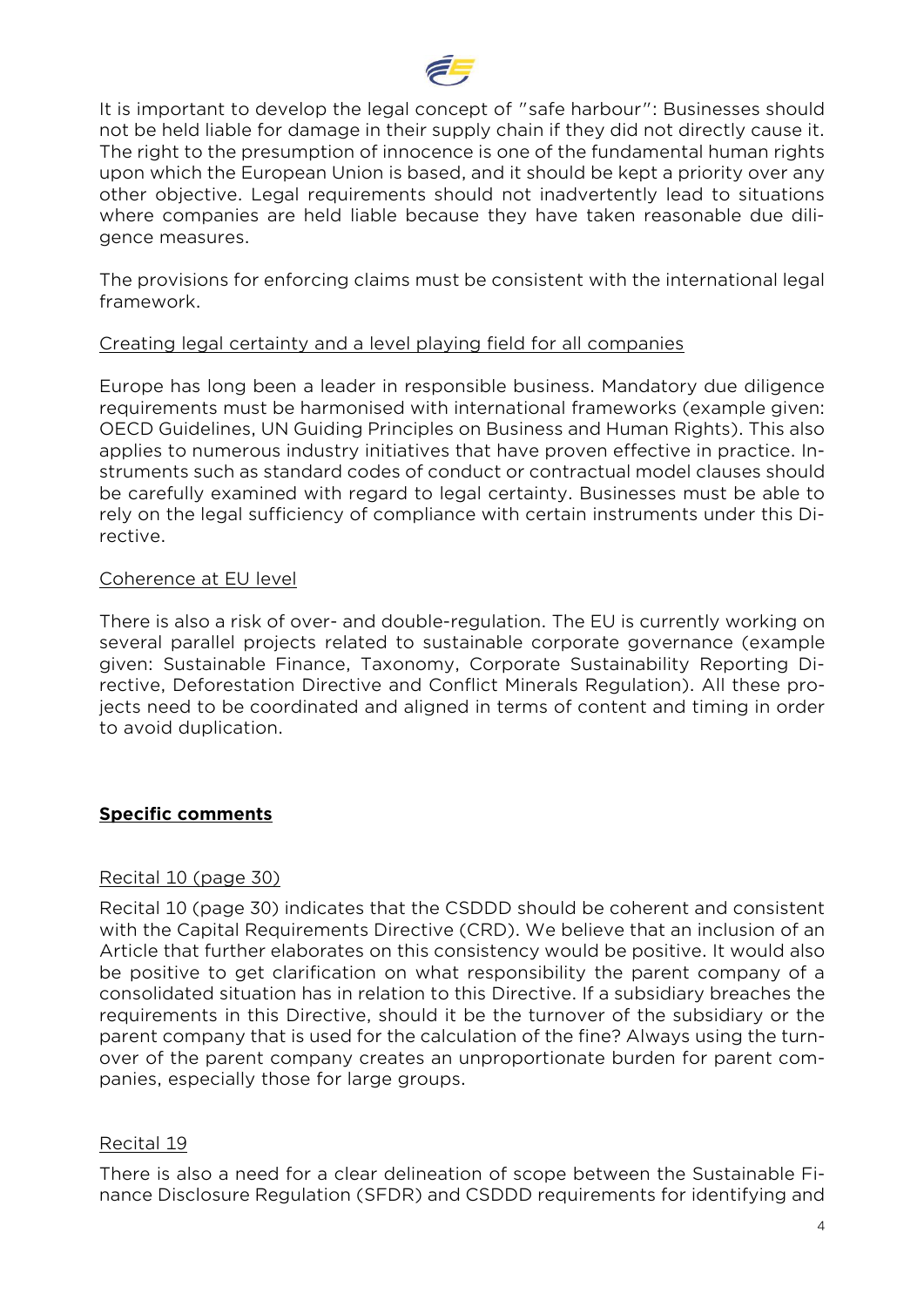

preventing or reducing adverse impacts. Actions in terms of principal adverse impacts of investment decisions in investee companies should be governed exclusively by SFDR, whereas the CSDDD framework should pertain to business relationships in a company's operations. Investment activities on behalf of the clients like portfolio management would fall under SFDR. Such delineation would cause no compromise for the level of protection given the comparable scope of application for financial market participants under both frameworks (application to large financial undertakings with more than 500 employees and focus on direct clients/investee company in question). We request supplementing recital (19) of the draft Directive on application to regulated financial undertakings by a sentence clarifying that adverse impacts arising from investment decisions in investee companies are to be dealt with under SFDR rules and consequently, are not subject to CSDDD requirements.

# Context of the proposal

Within the context of the proposal, the CSDDD acknowledges the achievements of large companies in the field of sustainability when it states that "*Mostly large companies have been increasingly deploying due diligence processes as it can provide them with a competitive advantage. This also responds to the increasing market pressure on companies to act sustainably as it helps them avoid unwanted reputational risks vis-à-vis consumers and investors.*"

However, the aforementioned argument is followed by a non sequitur: "*these processes are based on voluntary standards and do not result in legal certainty for neither companies nor victims in case harm occurs … Certain EU companies have been associated with adverse human rights and environmental impacts, including in their value chains*."

It is broadly known that financial entities mainly base their businesses on their reputation, which would be undoubtedly harmed by any adverse impacts on human rights or on environmental issues that could be caused by their activities. Moreover, many financial entities are listed companies and, consequently, they are already subject to above-average supervisory requirements in terms of governance. Furthermore, many listed financial entities have recently and voluntarily adhered to best practice governance initiatives designed and/or supported by public authorities, such as the Spanish "Código de buen gobierno de las sociedades cotizadas". Finally, the financial sector is one of the most regulated industries. Therefore, we propose that no new legal obligations arise on the topics covered by the CSDDD, but instead that its concerns are dealt with by an **EU voluntary common framework of best practices in corporate sustainability due diligence**, which would foster competition among EU players in order to implement the highest possible standards on this area.

#### Legal basis section of the CSDDD

In the legal basis, it is claimed that this proposal regulates not only sustainability due diligence obligations of companies, but also **corporate directors' duties**. Under a non-mandatory approach to this topic, we see no reason to establish new obligations for corporate directors and/or management bodies, as **they already**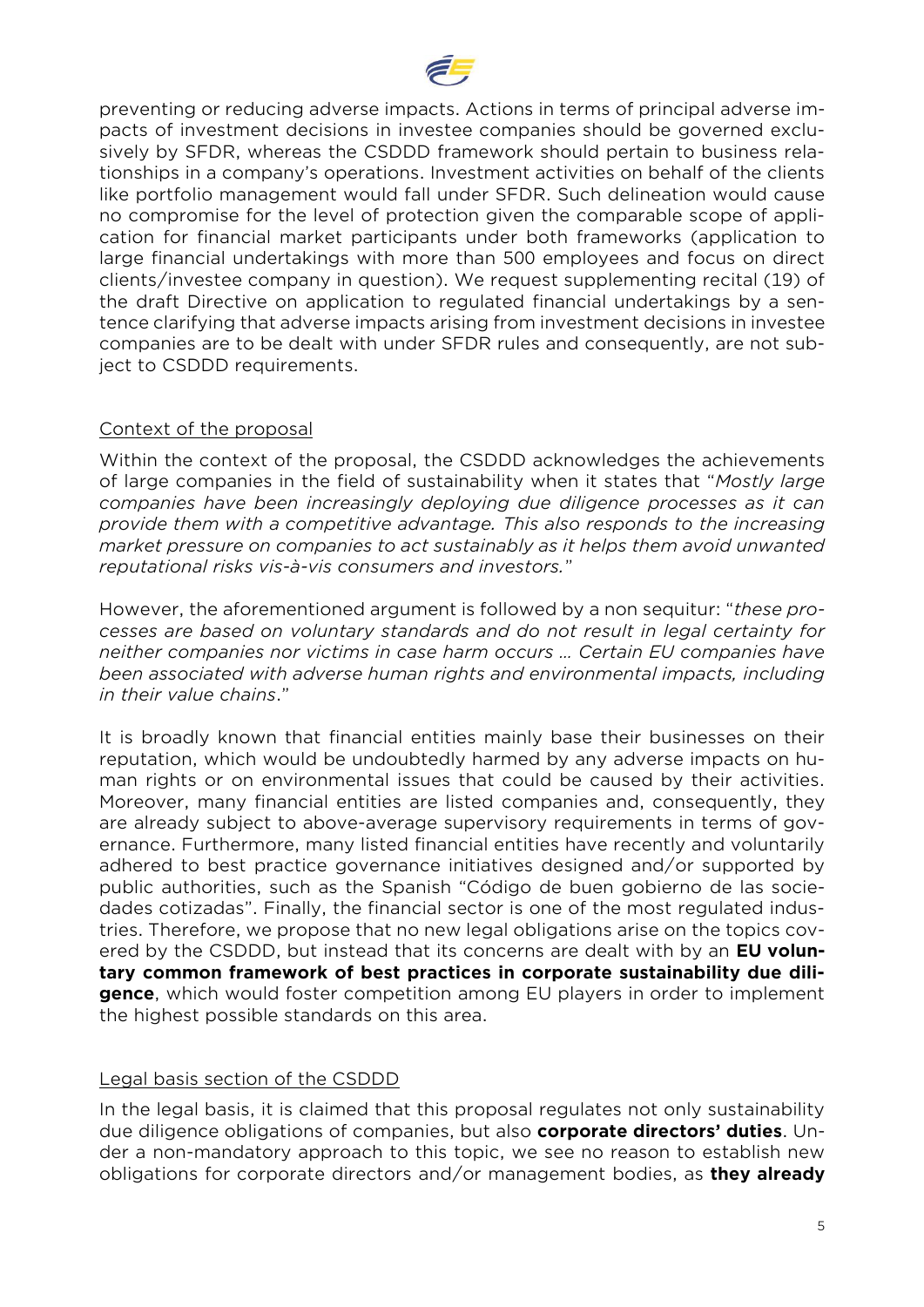

**take into account long-term sustainability goals** in their decisions. Moreover, corporate directors **cannot be held accountable for concepts** of an undetermined nature that are **not completely under their control**.

# Context section of the CSDDD

Although the context section of the CSDDD states that "*Union legislation on corporate due diligence would advance respect for human rights and environmental protection, create a level playing field for companies within the Union and avoid fragmentation resulting from Member States acting on their own"*; **Article 20** sets out that "*Member States shall lay down the rules on sanctions applicable to infringements of national provisions adopted pursuant to this Directive.*" And **Article 22** sets out the requirement for **Member States** to **lay down rules governing the civil liability of the company** for damages arising due to its failure to comply with the due diligence obligations under specific conditions.

To start with, an enforcement through **a combination of sanctions and civil liability would significantly increase the financial entities' costs**, as it would be necessary to implement a Know Your Customer procedure on sustainability, analogous to the one which is already in place for Anti-Money Laundering and Counter Terrorism Financing.

Moreover, if **Member States** would lay down the **rules on sanctions and civil liability**, that would be **opposed to the level-playing field** goal and **legal arbitrage** could be pursued by companies that are not aligned with the EU sustainability goals, looking for weaker national legislations.

# Limitation of due diligence

Concerning the established business relationship defined in Article 3 (f), further clarification is required as to which aspects are to be taken into account for determining the intensity and duration of the established business relationship. An "established" relationship is one that does not represent a negligible or merely ancillary part of the value chain. In addition, with reference to the above-mentioned Article, it is unclear which requirements must be met in order to determine whether a business relationship is "negligible or merely ancillary". Concrete criteria are needed here.

Concerning the implementation of the due diligence requirements for activities in the credit institutions own business operations and those of its suppliers, we call for a restriction to those activities that are directly related to the provision or use of the financial service. We differentiate here between so-called "specific" and "non-specific" activities. Specific activities are all activities that have a specific connection to the provision of services by the banks. Only then do the due diligence obligations extend to these activities. These are, for example, bank IT, outsourcing partners or sales partners. Non-specific activities are not covered, without which the provision of services would still be possible. These are, for example, facility management, security services or office equipment suppliers.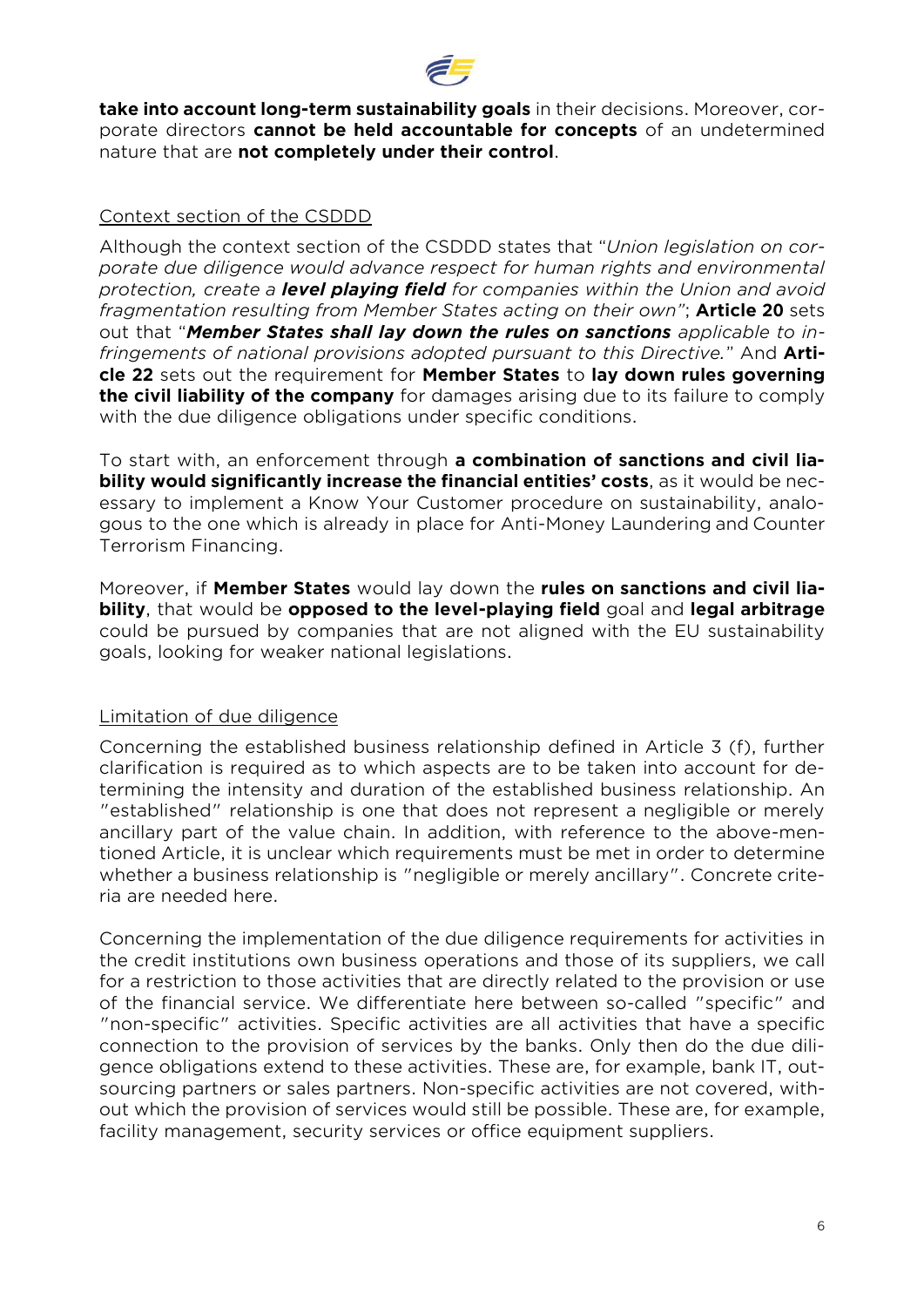

# Article 3. Definitions.

# Article 3 (g) – value chain:

ESBG supports the Commission's general approach of limiting the obligations of financial undertakings with regard to the provision of their services to their direct clients.

However, according to the definition set out in Article 3 (g), the "value chain" with regard to the provision of financial services includes not only the activities of the direct client, but also those of the other companies belonging to the same group whose activities are linked to the contract in question. This could result in a duty to verify beyond the direct client. Since direct information and conduct obligations can only be agreed upon with the client in the direct contractual relationship, it is either very difficult or impossible to agree on an additional information and conduct obligation (at the expense of third parties). The information and conduct obligations should be limited to the direct client.

With regard to Article 3 (g), there is also a need for a clear definition of what exactly is meant by the terms "loan" and "credit", as these are not used synonymously in the wording of the Directive.

Furthermore, we advocate clarifying the term "other financial services" in the wording of the Directive. According to a concrete interpretation, it would be feared that the entire banking product portfolio of a credit institution could fall within the scope of a future law. The scope of the business relationships to be included in the risk analysis would thus be very high. In view of the relevance of bank loans and their function in the value chain, we suggest limiting the due diligence requirements to certain services such as lending and credit-related products.

The proposed Directive indicates that the definition of supply chain for banks excludes SMEs as well as households and individuals respectively, so we believe that the assessment of risks for these customer groups would not be necessary. However, the exclusion of households and natural persons from the supply chain of banks is only mentioned in recital 19 and not in the definition of the term (Art. 3 (g)). Here, a clarification is needed in the wording of the Directive that households and natural persons as well as SMEs are excluded from the supply chain of banks.

Therefore, we would suggest the following amendment to Article 3(g): '*Article 3* 

#### *Definitions*

*For the purpose of this Directive, the following definitions shall apply:*

*…*

*(g)… As regards companies within the meaning of point (a)(iv), 'value chain' with respect to the provision of these specific services shall only include the activities of the clients receiving such loan, credit, insurance or reinsurance. The value chain of such regulated financial undertakings does not cover SMEs, households and natural persons receiving loan, credit, insurance or reinsurance of such entities.*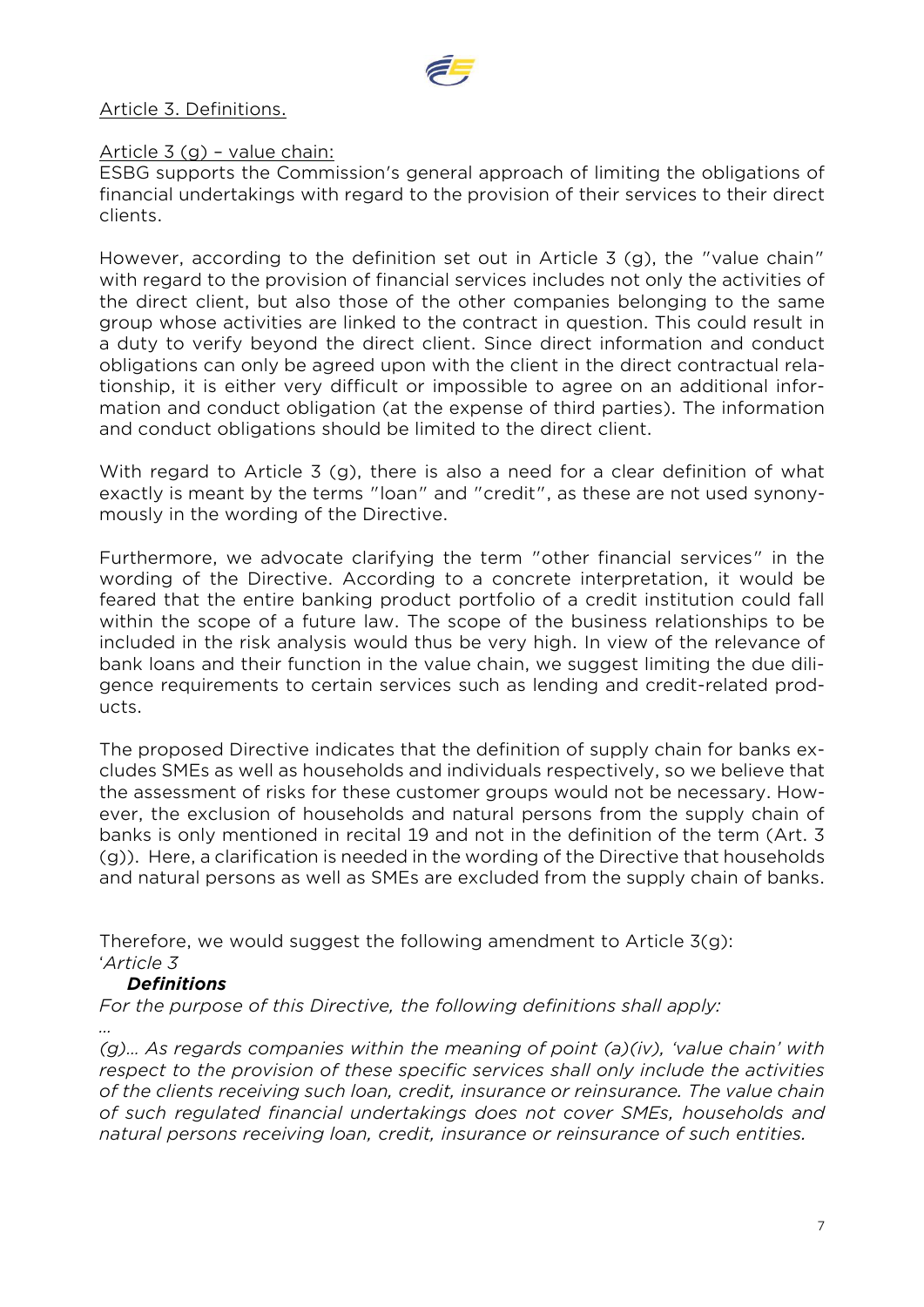

With regard to financial services to companies that are not SMEs, it should be possible to define appropriate thresholds by financial services companies.

#### Article 3 (h) - Independent third-party verification:

Article 3 (h) defines the term "independent third-party verification." Independent third-party verification - as well as the use of appropriate industry initiatives - may be an appropriate measure to verify compliance with contractual agreements to avoid or remedy adverse impacts. We welcome the fact that the draft Directive does not provide for more extensive audit requirements of external third parties for compliance with due diligence obligations.

#### Article 3 (o) - director:

It is unclear what is meant by "director", especially considering the different corporate governance structures in different countries. It is crucial that this definition is clarified to ensure harmonized allocation of roles and responsibilities. As Article 26 requires directors to report to the board of directors, it creates even more confusion on who is to report to who.

#### Article 4 (1) a). Due Diligence.

We propose the following wording: "Integrating due diligence into their policies **Adopting a due diligence policy** in accordance with Article 5".

#### Article 5 (1). Integrating due diligence into companies' policies.

We suggest renaming the following: "Integrating due diligence into companies' policies **Companies' due diligence policy**. 1. MS shall ensure that companies integrate due diligence into all their corporate policies and have a due diligence policy".

#### Article 6. Identifying actual and potential adverse impacts.

#### Article 6 (3). Identifying adverse impacts by credit institutions

Article 6(3) of the draft EU Directive states that financial institutions are subject to obligations **only before providing** the financial service. In principle, this is to be welcomed, as checks after disbursement of credits or loans are usually not enforceable. However, in the event of a breach of certain provisions by the customer, Articles 7 (5) and (6) or 8 (7) specify business interruptions with the customer (unless there are significant reasons not to do so), which would imply checks over the entire term of the contract. It should be clearly stated here that a one-time check before granting credit is sufficient. In addition, the question arises as to what impact these regulations have with regard to liability issues and any penalties (see Articles 20 and 22).

It should also be noted that a re-identification of actual or potential adverse effects with respect to a customer in the event of a rollover, novation or similar action is not required, provided that existing contractual relationships are continued.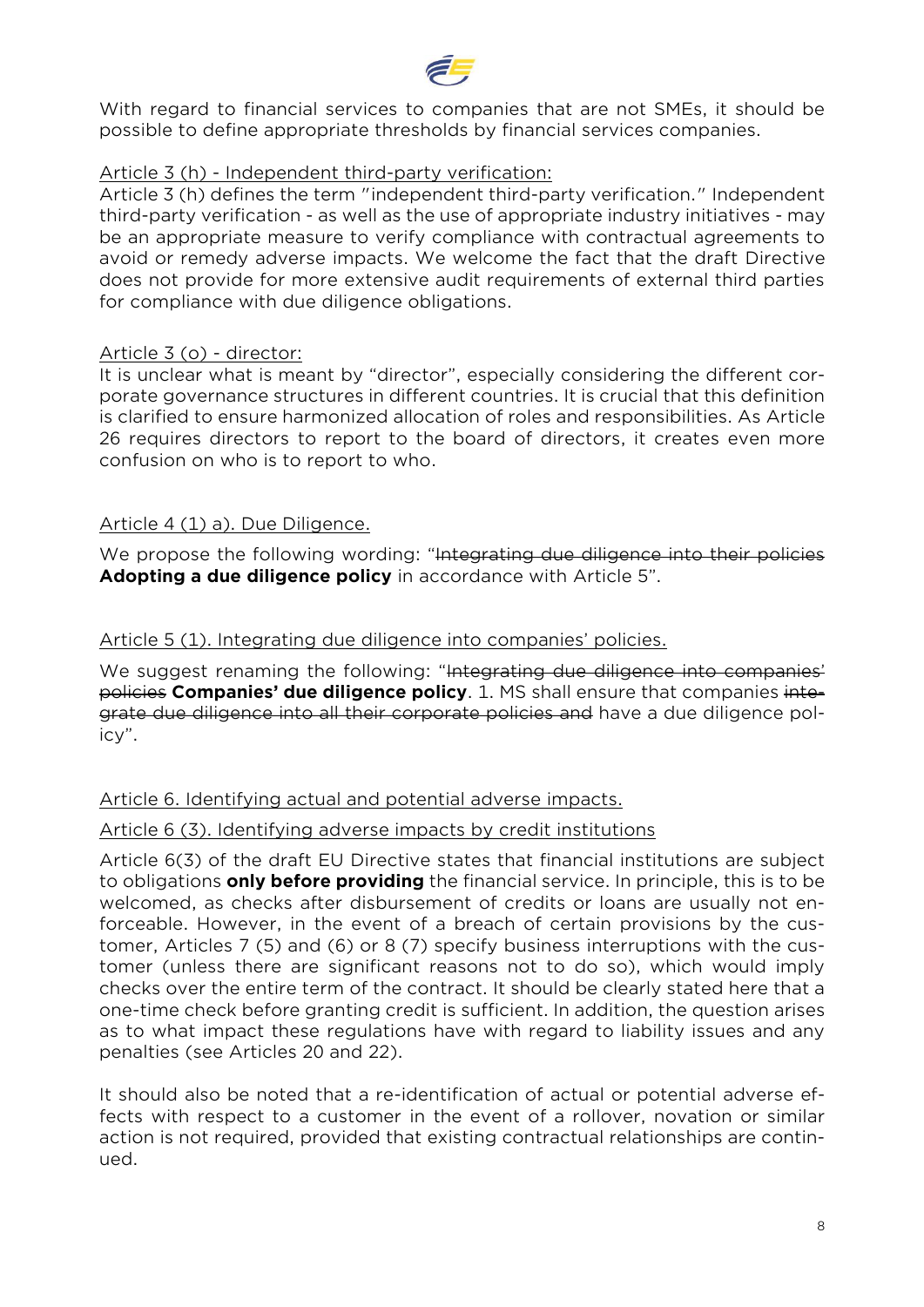

In addition, an explicit grandfathering provision should be introduced so that only new exposures of credit institutions are subject to the review obligations.

### Article 6 (4). Appropriate resources

Companies should be entitled to use appropriate resources to identify actual and potential adverse impacts, including independent reports and information gathered through the complaints procedure. There is a need to further define "adequate resources" here. Are these provided by the EU or the Member States? We propose that the following sentence is removed from the Directive "Companies shall, where relevant, also carry out consultations with potentially affected groups including workers and other relevant stakeholders to gather information on actual or potential adverse impacts." This requirement is too far-reaching, while also creates unpredictability. There are unclarities about how far a company is required to perform its due diligence and also whether it is even possible for a company to perform such due diligence (e.g., due to confidentiality agreements for employees).

Furthermore, reading Article 6 together with Article 20 on sanctions, it creates the possibility for companies to end up being punished for a lack of identifying "potential" human rights or environmental adverse impacts (hence punished for a potential violation that has never occurred). The word "potential" should be deleted from the proposal, since it creates disproportionate legal uncertainty.

# Articles 7 and 8. Dealing with potential adverse impacts.

We welcome Article 7 (at least the exemption part for financial services contracts).

Article 7(6): By way of derogation from paragraph 5, point (b), when companies referred to in Article 3, point (a)(iv), provide credit, loan or other financial services, they **shall not be required to terminate the credit, loan or other financial service contract** when this can be reasonably expected to cause substantial prejudice to the entity to whom that service is being provided.

However, with regard to this Articles 7(6) and also 8(7) of the proposed Directive, we see the need for a clear definition of what *reasonable expectation to cause substantial prejudice (*"…. *when this can be reasonably expected to cause substantial prejudice to the entity to whom that service is being provided.*") means.

The Commission states that the aim of introducing this law is not to terminate the business relationship in the event of non-compliance with standards along the supply chain, but rather to support the company in implementing environmental and human rights standards. Articles 7 and 8 of the draft Directive refer to this in particular.

Accordingly, companies are required to insist on compliance with the "Codes of Conduct" to be drawn up by each company by means of corresponding contractual obligations. Banks have numerous different customers who also fall under the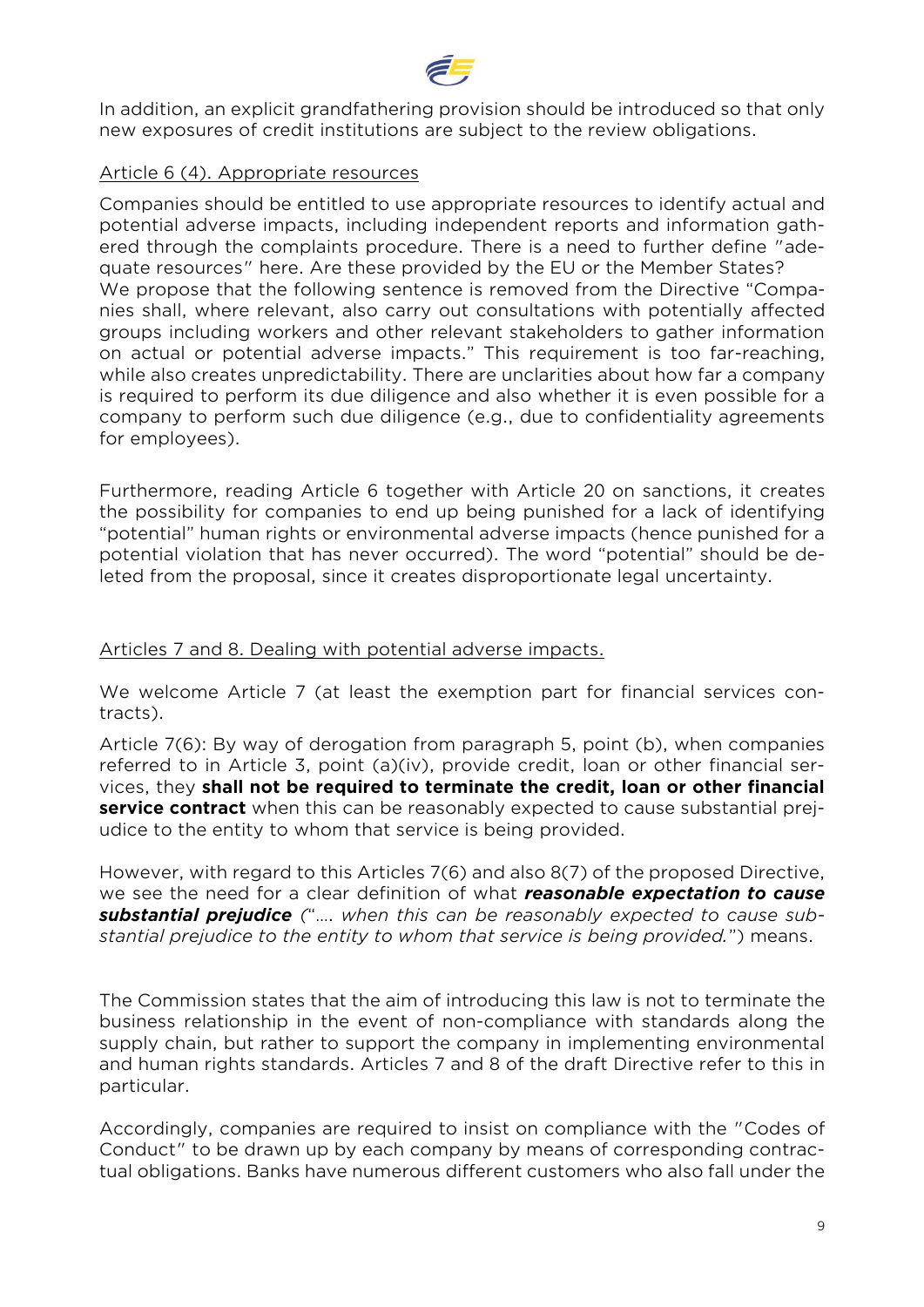

scope of the Directive and accordingly have their own "Codes of Conduct" contractually assured. This means a comprehensive control of all "Codes of Conduct" of the companies with which a corresponding established business relationship exists. A uniform standard (e.g. RTS) for the preparation of a Code of Conduct, which must be specified by the EU Commission, is absolutely necessary here.

The requirement to seek contractual assurance from a direct partner that it will ensure compliance with the code of conduct, is unclear and possibly also not even feasible (Article 7(2)(b) and Article 8(3)(c)). If the requirement refers to the direct partner needing to comply with the other company's code of conduct, this will entail that a company needs to comply with several different codes of conduct and also keep track of any changes to the counterparties' code of conduct. This is not feasible, and also creates a high legal risk for the company. It should be sufficient that the company contractually requires that the direct partner has its own code of conduct and that it is held to the same standard as the company's own code of conduct.

If the measures listed in Articles 7 and 8 to avoid and end the adverse effects are not successful, the business relationship must be terminated. However, it is not sufficiently clear from the wording whether a business relationship is to be terminated in its entirety or whether the termination relates to the business relationship that gives rise to adverse effects. We demand clarification here that the necessary termination of a business relationship refers to the activity through which the adverse effects result.

Article 7(3) and Article 8(4) respectively refer to the possibility of entering into a contract with an indirect business partner in order to achieve compliance with a code of conduct or a prevention plan. It is unclear to what extent concluding a contract with indirect service providers is presentable and reasonable.

#### Article 7 and 8. Dealing with adverse impacts – support for SME.

Articles 7(2)(d) and 8(3)(e) respectively provide for targeted and proportionate support measures for SMEs in the context of established business relationships. It is unclear whether support measures are also to be taken for corresponding customers of financial services companies.

#### Article 9. Complaints procedure.

This Article sets out the obligation for Member States to ensure that companies provide for the **possibility to submit complaints to the company** in case of legitimate concerns regarding those potential or actual adverse impacts, including in the company's value chain.

In our opinion and at least for financial entities, there is no need to regulate a specific complaint mechanism on topics related to the CSDDD, as our customers already have several channels to contact us available. We additionally do not see any grounds to widen the potentially interested parties, as there would probably be an unbalance between the implementation and administrative costs of the new complaint mechanism on one side and the potential benefits of their legitimacy on the other.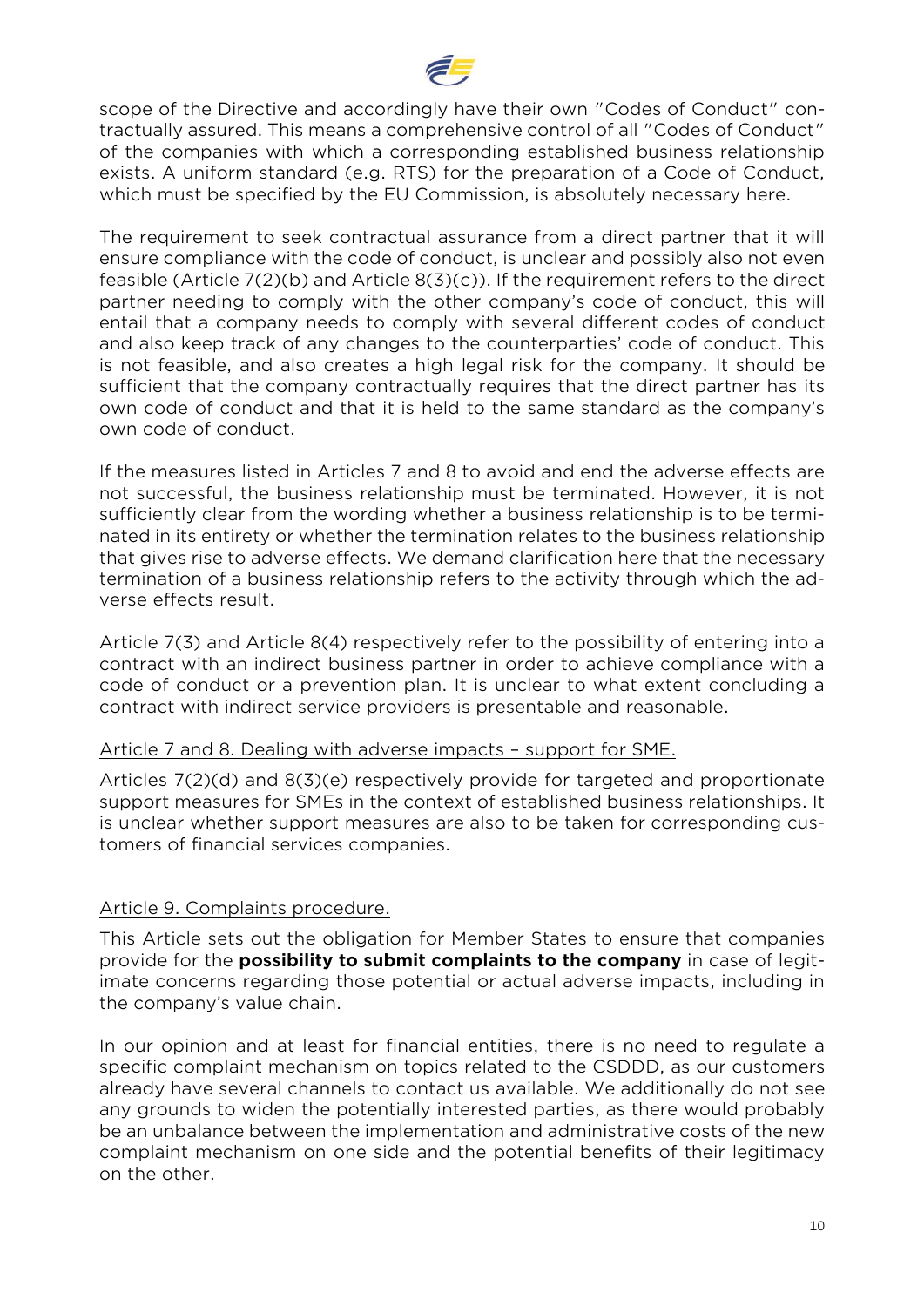

# Article 10. Monitoring.

We ask for more clarification on how the periodic assessments have to be carried out and what exactly has to be part of them. We want to underline that the monitoring obligation laid down in Article 10 should not lead to a circumvention of the exemption for companies referred to in Article 3, point (a)(iv) stated in Article 6(3). Regulated financial undertakings providing loan, credit or other financial services shall carry out identification of actual and potential adverse human rights impacts and adverse environmental impacts only before providing that service.

#### Article 12. Model contractual clauses.

This Article states that in order to provide support to companies to facilitate their compliance with the CSDDD, the Commission shall adopt guidance about voluntary **model contract clauses**.

We believe that this would be a good initiative and that it would be fully compatible with our proposed best practices approach. Nevertheless, it would be essential that:

- The model contract clauses are provided as part of the proposal/voluntary code instead of being developed at a subsequent stage, as any change in financial contracts is always costly to implement.
- Financial entities could be deemed to be compliant by using and/or adapting those contract clauses in their established business relationships.

# Article 13. Guidelines.

The Commission may provide guidelines to support companies and member states in implementing their "due diligence" obligations. We consider it urgently necessary that the specifics of the banking industry are also taken into account in the development of corresponding guidelines, in particular the existing banking supervisory requirements regarding ESG risks and the fact that direct information and conduct obligations for banks can only be agreed upon in the direct contractual relationship with clients and, accordingly, the due diligence obligations are only to be applied to the direct client. In addition, the guidelines should be issued as soon as possible and before the Directive enters into force.

# Article 14. Accompanying measures.

With regard to the envisaged "accompanying measures", the explanations remain vague as to exactly which information and support services are to be provided on the websites, platforms and portals that the Member States maintain pursuant to Article 14 (1). We believe that further specification of the information to be published is desirable.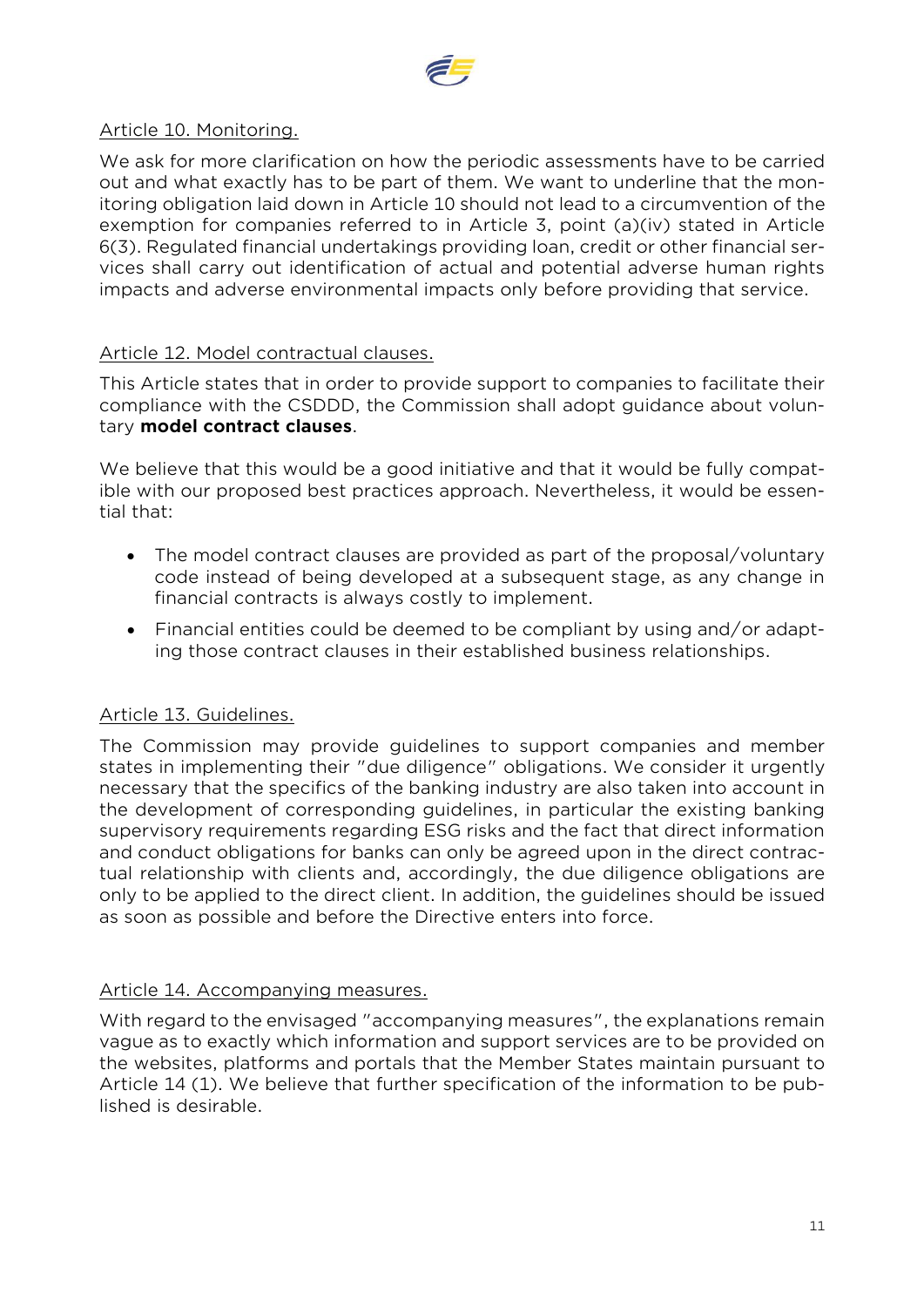

# Article 15 (3). Combating climate change.

We suggest eliminating this Article as we understand it as being redundant with respect to the already existing link between directors' variable remuneration and the companies' long-term interests and sustainability.

For instance, Article 33 of the Spanish Law 10/2014 on the regulation, supervision and solvency of credit institutions states that:

Article 33. General remuneration policy principles.

1. Remuneration policy for the staff categories referred to in Article 32(1) shall be determined in keeping with the following general principles:

…

b) It shall be consistent with the corporate strategy, objectives, values and longterm interests of the institution and shall include measures to avoid conflicts of interests.

…

e) A clear distinction shall be drawn between the criteria for setting:

… 2.- variable remuneration, which should reflect not only a sustainable and riskadjusted performance but also a performance in excess of that required to meet the job description as part of the terms of employment

# Article 17 (5). Supervisory Authorities

In order to harmonize the regulation on supervisory authorities, we suggest the following wording: "MS may **shall** designate the authorities for the supervision of regulated financial undertakings also as supervisory authorities for the purposes of this Directive."

# Article 19. Substantiated concerns

This Article establishes the requirement for **Member States** to ensure that **any natural or legal person that has reasons to believe**, on the basis of objective circumstances, **that a company does not appropriately comply with the provisions of the CSDDD, is entitled to submit substantiated concerns to the supervisory authorities**.

From our point of view, this would be a disproportionate provision, as any person with a conflict of interest against the financial entity would be entitled to submit concerns, causing an unjustified increase in the administrative burden both for supervisory authorities and for financial entities. Consequently, we propose that this this provision is eliminated alongside all related references.

# Article 20 (3). Sanctions

The Directive does not define the limits related to the companies' turnover in relation to pecuniary sanctions on an EU-level. This creates a risk that different limits are set in different countries, which would go against the purpose of this Directive as it would not create harmonization within EU.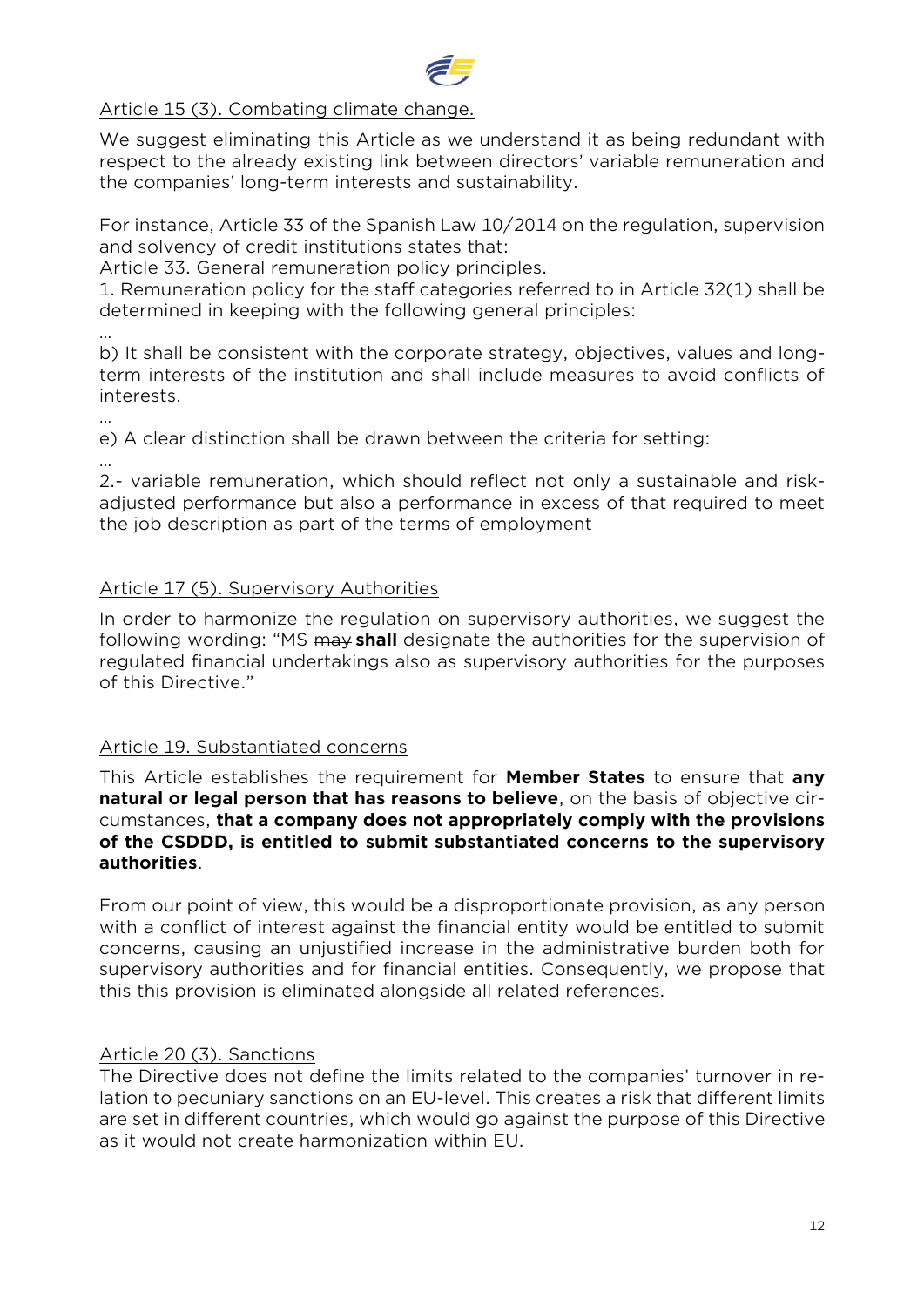

As this Directive provides both for sanctions and civil liability, it needs to be ensured that a company is not penalized twice for the same action. Consequently, we propose to eliminate Articles 20 and 22.

#### Article 26 (1). Setting up and overseeing due diligence

We suggest the following wording: "MS shall ensure that directors of companies (…) are responsible for putting in place and overseeing the due diligence actions referred to in Article 4 and in particular the due diligence policy referred to in Article 5, with due consideration **where relevant** for relevant input from stakeholders and civil society organizations. The directors shall report to the board of directors in that respect."

#### Article 30. Transposition

This Article provides **different implementation periods** for large companies on one side and those with lower turnover and employees that are active in high impact sectors.

We suggest a simultaneous adoption by both segments, as financial entities would need to collect data from high impact customers.